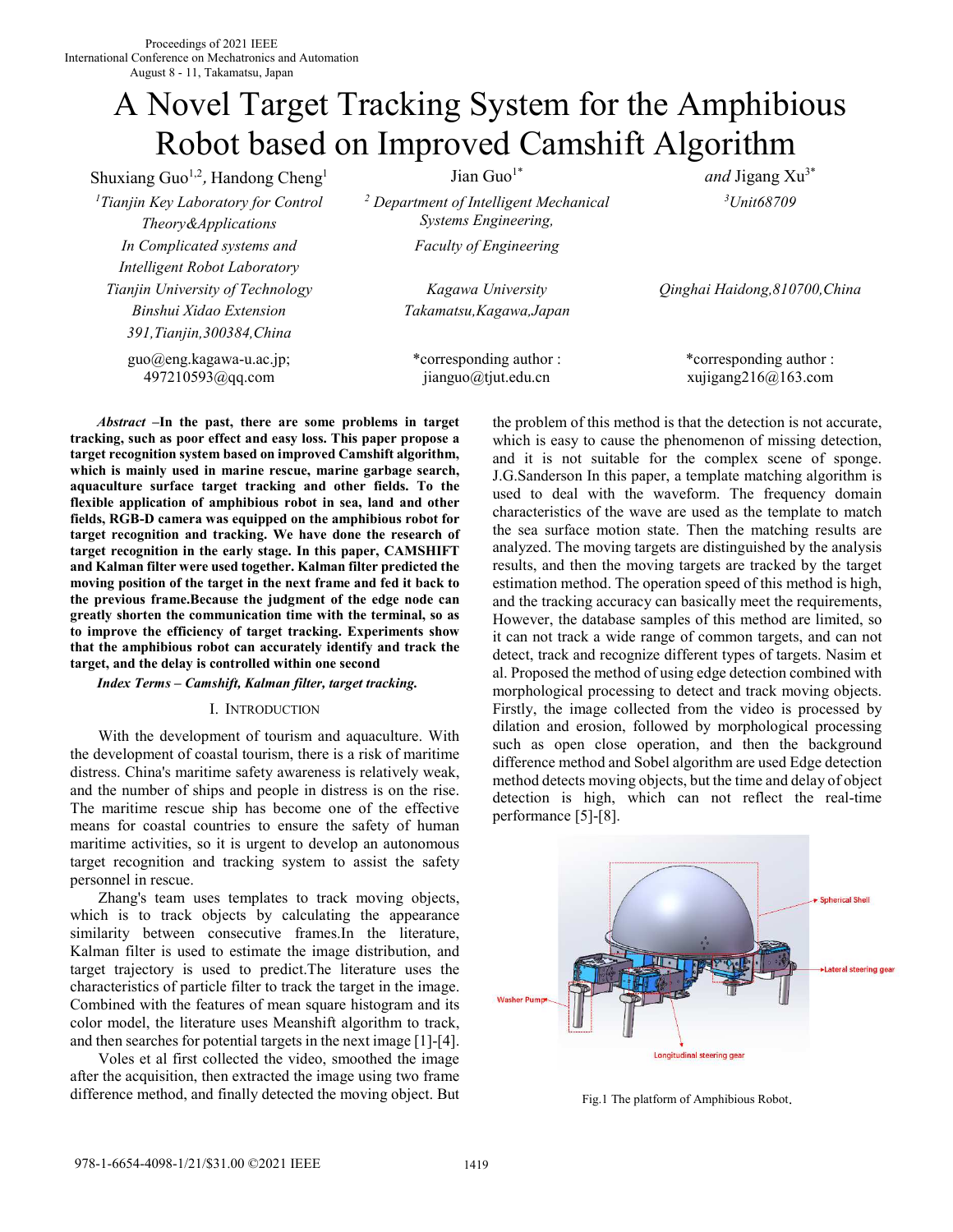## II. THE OVERVIEW OF AMPHIBIOUS ROBOT PLATFORM

 The overall structure of the amphibious machine is shown in Fig.1. The experimental platform is a spherical amphibious robot, which is a kind of bionic robot. It can not only walk on land, but also complete horizontal movement and water rotation in the air.

 Its areas of work include land and sea. The upper half of the platform adopts hemispherical design, in which the control element of the robot is placed, the lower half of the platform adopts the movement mode of bionic quadruped, the waterproof steering gear and water sprayer are placed in the lower half of the platform, the main controller controls the drive controller to control the steering of the waterproof steering gear, and the experimental platform adopts 16 way steering gear control board to control the steering gear[9]-[10].

 In the complex land, the inner part of the spherical robot will call the action group of each steering gear in the lower part of the spherical body to make the horizontal steering gear and the longitudinal steering gear move to complete the whole action. When underwater, the controller controls four water spraying motors to complete the water spraying action by connecting the control board, so that it can move back and forth on the water surface and underwater, making the spherical underwater robot platform to complete amphibious switching and movement. In addition, the floating level switch is designed to switch the land and underwater action groups, so as to complete the target recognition and tracking of complex terrain [11]-[18].

 The bottom diagram of star amphibious robot is shown in Fig.2, This experimental platform adopts the design of sealed connector to ensure the waterproof. Raspberry pi4 is used as the control board of edge target recognition in the spherical amphibious robot shell, and STM32F407 is used to control the steering gear and water spraying motor After the target recognition, After the target is locked, the target will be tracked, and then the signal will be continuously transmitted to the control board,the IIC communication interface will be used to transmit the signal to STM32F407 to complete the control of the steering gear and water jet motor [19]-[25].



Fig.2 The Schematic diagram of amphibious robot platform bottom.

III. STUDY OF CAMSHIT ALGORITHM AND CONSTRUCTION OF KALMAN FILTER

# *A. Study of Camshit Algorithm*

 In this paper, Camshift algorithm is based on Meanshift, which is a continuous adaptive mean shift algorithm, called continuous adaptive mean shift algorithm. Because Meanshift algorithm has very obvious shortcomings, it is because of Meanshift The adaptive window size of the algorithm can't change with the moving target. If the moving target has the change of distance and shape, it will lead to the failure of target tracking. But Camshift algorithm can change this shortcoming very well. The algorithm can change the adaptive window according to the change of target size and distance, and can accurately locate and determine the center of the target position.

 Camshift algorithm running demonstration is shown in Fig.3, The image shows the movement of the two search boxes. Once the initial position is determined, the initial color distribution will be recorded, and the center particle will be determined to complete the movement [26].



Fig.3 Camshift algorithm running demonstration.

Camshift algorithm is a dynamic feedback process. Firstly, the RGB color space of the image is transformed into the HSV color space distribution. After the transformation, the H component of the HSV color space is used to establish the color histogram, and then the back projection is carried out. The purpose is to obtain the two-dimensional discrete probability color distribution map of the moving target. In the calculation window, the zero order matrix and the pair X are used, First order matrix of Y, get the first-order matrix of X, y, use the first-order matrix of X,Y to compare with the zero order matrix of the above window according to the data, then get the ratio, finally get the centroid position of the target, when the centroid position moves, repeat the above algorithm to search the target[27].

The Zero order matrix is:

$$
M_{00}^i = \sum_{x_i} \sum_{y_i} I(x_i, y_i)
$$
 (1)

The first order matrix of X:

$$
M_{10}^{i} = \sum_{x_i} \sum_{y_i} I(x_i, y_i)
$$
 (2)  
The first order matrix of Y:

$$
M_{01}^i = \sum_{x_i} \sum_{y_i} I(x_i, y_i)
$$
 (3)

It is necessary to solve the target centroid formula:

$$
x_{iC} = \frac{M_{10}^i}{M_{00}^i}, y_{iC} = \frac{M_{01}^i}{M_{00}^i}
$$
 (4)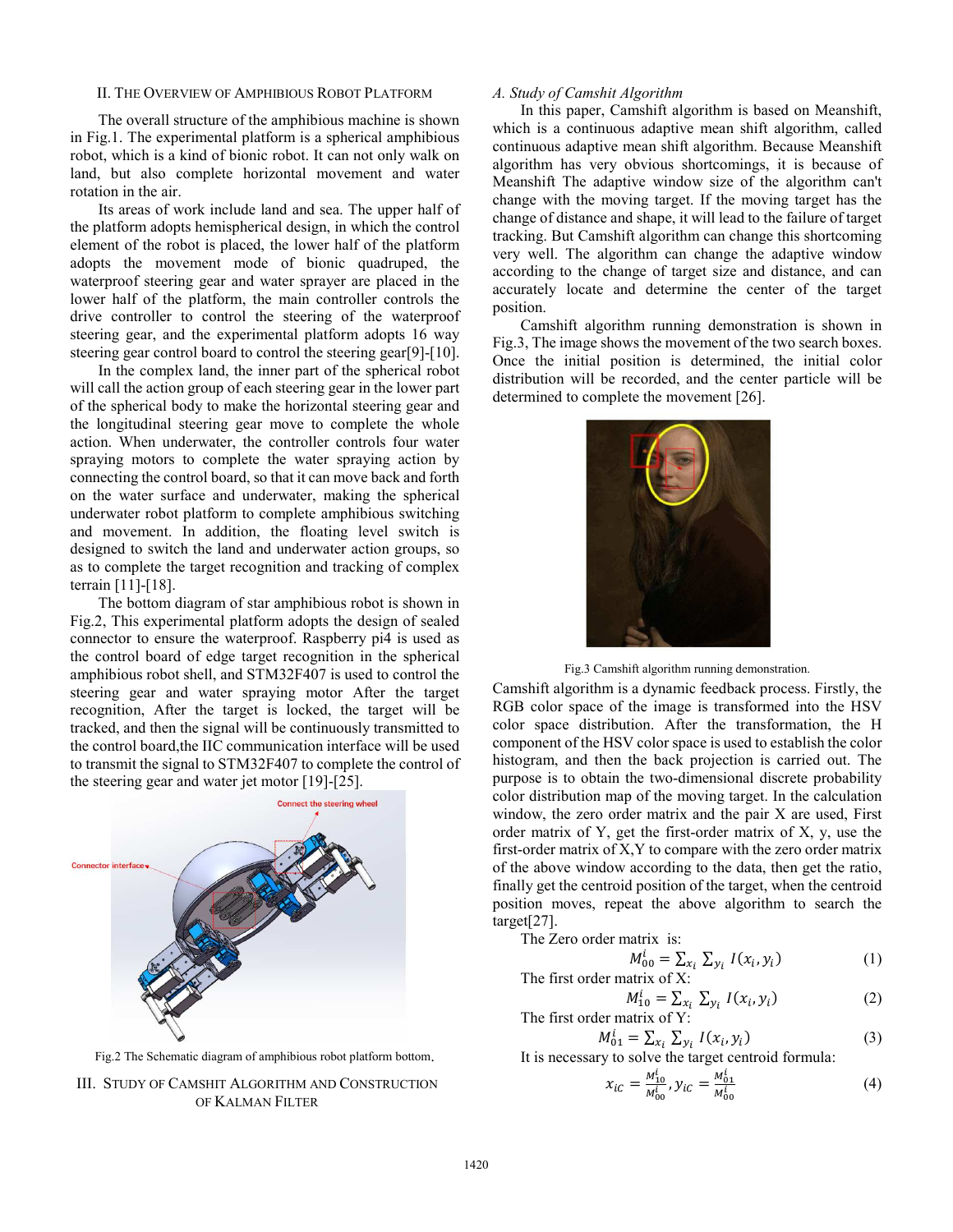Where  $I(x_i, y_i)$  represents the pixel value with  $(x_i, y_i)$ coordinate in the image, and the change range of  $(x_i, y_i)$  is the size of the search window  $S_i$ .

 Then the window will be updated. First, a threshold value ∈ will be set, and then the target centroid position and the centroid position in the color histogram model will be set. If the distance between them is greater than  $\in$ , we will determine that the centroid position is not correct, and we will make a new comparison and judgment. Then the new search window s is solved according to formula 5. The size of  $S_i$ , we take the range of pixel value is 0-255, The flow chart of target tracking is shown in Fig.4 [28].



Fig.4 Flow chart of target tracking.

The Camshift algorithm is based on the color information of the target in the video to track the target. In addition, Camshift can continuously adjust the size of the search window according to the scale change of the specific target, so each frame of the video adopts the Meanshift algorithm to find the iterative result. We add the Kalman filter to the Camshift algorithm to predict the position The position of the previous frame is predicted by the movement of one frame.

## *B. Construction of Kalman Filter*

 The Kalman filter is based on the minimum mean square error as the best estimation criterion, assuming that the process equation of linear dynamic discrete system is:

$$
X(k) = AX(k-1) + BU(k) + W(k)
$$
 (5)

In addition, the measured value of the system is:  
\n
$$
Z(k) = HX(k) + V(k)
$$
\n(6)

 The process model of the system is used to predict the current state of the system :

$$
X(k | k - 1) = AX(k - 1 | k - 1) + BU(k)
$$
 (7)  
Where the covariance of  $X(k | k - 1)$  is:

$$
P(k | k - 1) = AP(k - 1 | k - 1)A' + Q
$$
 (8)  
Then we update the current time estimate, which is :

 $X(k | k) = X(k | k - 1) + K<sub>g</sub>(k)(Z(k) - HX(k | k - 1))$ (9) Then we get the Kalman gain :

$$
K_g(k) = P(k \mid k-1)H'/(HP(k \mid k-1)H' + R)
$$
 (10)

Where the Kalman gain of  $K_a(k)$ . Finally, in order to continuously track a specific target, we update the covariance of  $X(k \mid k-1)$  in K state :

$$
P(k | k) = (I - K_g(k)H)P(k | k - I)
$$
 (11)

 In order to reduce the computational complexity of the algorithm, we can fuse the information of a specific target, and then use Kalman filter to predict the location area of a specific target in the next image, so as to achieve the purpose of strengthening the target tracking.

 We add the Kalman filter, so that Camshift can effectively solve the problem of target deformation and occlusion, and track the target more accurately. The system resource requirements are not high, and it is more suitable for our embedded platform. When we do not add the Kalman filter, due to the low time complexity, we can achieve good tracking effect in a simple background, but when we are in a simple environment In the case of complex background, or the interference of many pixels with similar color to the target, the tracking will fail. Because it only considers the color histogram and ignores the spatial distribution characteristics of the target, we need to add the prediction algorithm of the tracking target, that is, our Kalman filter.

 First, the neural network will recognize the target, then determine the target, and then read the video sequence, select the specific target, determine the search window and initialize the relevant parameters of Kalman filter; use the Kalman filter to predict the position of the specific target in the next frame; according to the color characteristics of the specific target, use Camshift The algorithm counts the histogram of the search window and obtains the color probability distribution map by back projection; each pixel in the search window of the current frame is compared with the pixel values of its surrounding points as the input image of Camshift algorithm, so as to determine the candidate target information of the current frame; in the next frame, the information of the target in the previous step is updated by Kalman filter Filter, determine the search window, return to the previous row, continuous tracking target.

 We add a computing node to the amphibious robot for neural network recognition. An edge computing board is added inside the amphibious robot, which is mainly used for image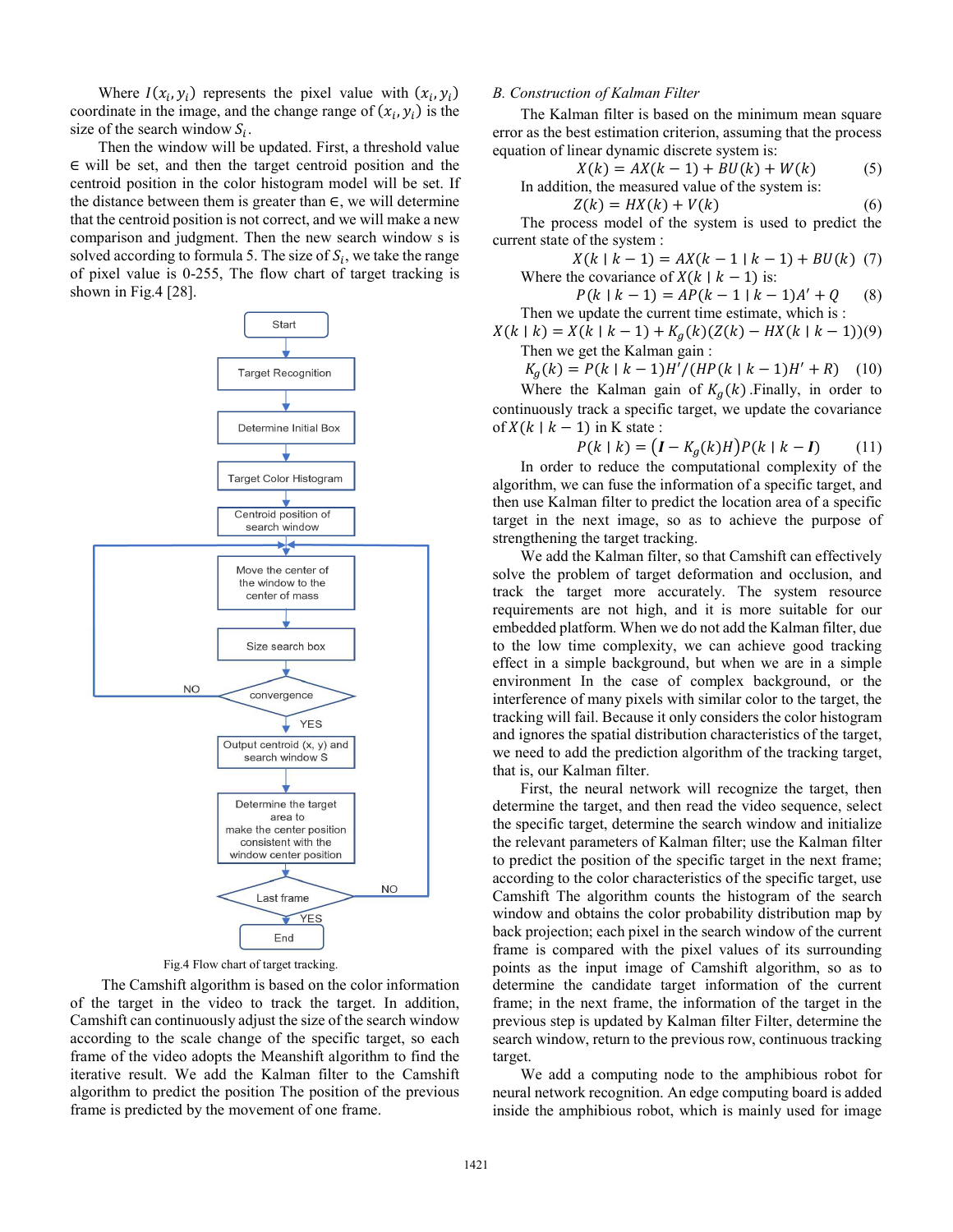recognition. The result of target recognition by raspberry is shown in Fig.5. The information collected by our RGB-D camera is transmitted to the edge computing board. The edge computing board uses raspberry to perform neural network operation to complete the edge calculation, and then transmits the information of the first confirmation box to stm32f4 through USB communication. Then STM32F4 will carry out motion decision processing on the collected target information.



Fig.5 The results of target recognition by raspberry.

In this experiment, raspberry uses raspberry for gateway conFig.uration, and then raspberry uses WiFi for remote connection with the computer to transmit the target recognition signal to the display in real time, which is convenient for viewing.

#### IV. EXPERIMENTS AND RESULTS ANALYSIS

 Before target tracking, we need to recognize the target. First, we train the neural network. In this paper, we use the framework of Yolo-tiny to train. After 3000 falls, loss tends to be stable. Fig.6 shows the training process.

 This paper uses Python language and open source code opencv joint programming. The video captured by the camera installed on the amphibious spherical robot is used as the test sequence. The neural network is used to identify the target, and then the target in the video image is tracked. The results show that the improved algorithm has high accuracy and robustness in target tracking. In this paper, several groups of video images are used in OT100 test set to verify the performance of the proposed algorithm under the condition of fast motion and similar color background.



 The color of the target in the image is similar to that of the surrounding environment, but the tracking is not affected by the interference. The target is well tracked, and there is no loss of tracking target.

 The Fig.7 shows result of target recognition by Separate Camshift algorithm, The Fig.8 shows result of target recognition by Camshift algorithm with Kalman filter.



Fig.7 The result of target recognition by Separate Camshift algorithm.



Fig.8 The result of target recognition by Camshift algorithm with Kalman filter.

 The traditional Camshift algorithm is used to track the target, and the surrounding occlusion interferes with the target tracking. It can be seen that the rectangular frame of the tracking target gradually becomes larger, and the target is lost. This is because the traditional Camshift algorithm takes the color feature as the main basis of target tracking, so the tracking effect is poor when there is color interference. Using the improved tracking algorithm, the color of the target in the video image is similar to the surrounding environment, but the tracking is not affected by the interference, the target is well tracked, and there is no loss of tracking target.

 The experimental data processing is mainly to discuss the coordinates, regardless of the size of the tracking box. Generally speaking, the ordinate of its curve is the precision, and the abscissa is the threshold. Setting different thresholds, we can get different precision, and then according to Matlab, we can draw a curve. The higher the accuracy is, the better it is. Generally, the threshold is set at 20 pixels. Here we mainly focus on 0-20 pixels, that is, a small threshold means better tracking when the distance is closer, The Fig.9 shows difference of abscissa of center point. It means the pixel difference between the abscissa of the center point of the original tracking object and the center point of the tracking frame.

 The Fig.10 shows difference of ordinate of center point. It means the pixel difference of the ordinate between the center point of the original tracking object and the center point of the tracking frame.

 Then, this paper carries on the entity experiment, when controlling the amphibious spherical robot movement, the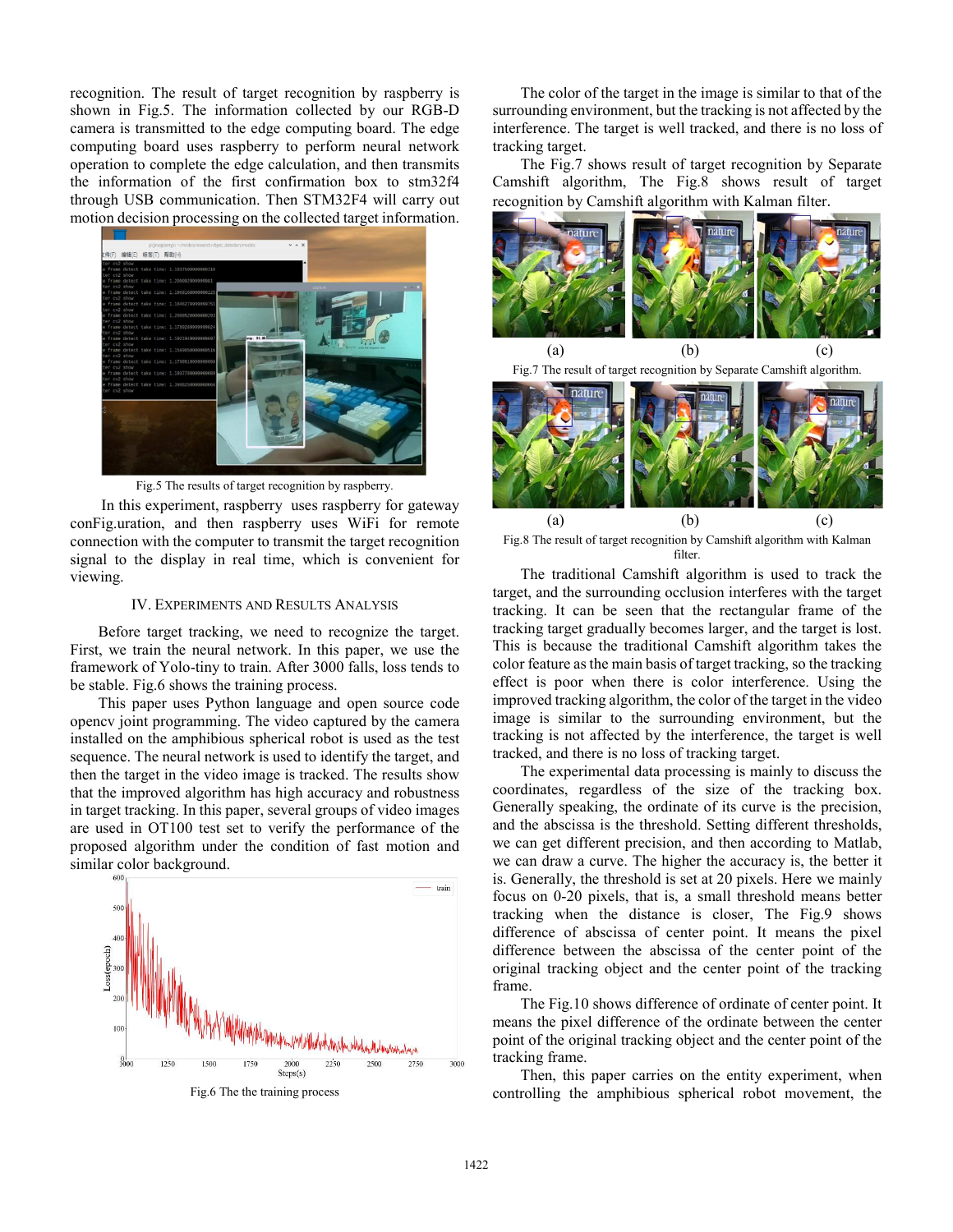movement range of the robot should not be too large, otherwise it is easy to make the target out of the screen range, causing false detection, because Camshift algorithm also has a return value when there is no real target. Therefore, the movement interval of the robot should not be too large or too small. After repeated experiments and debugging, the robot can carry out tracking experiments.



Fig.10 The difference of ordinate of center point .





 This paper uses raspberry to install opencv environment to program the Camshift algorithm, uses Python environment language, and builds the tensorflow environment, so that the target recognition before target tracking is accurate, and then target tracking is carried out. When raspberry detects the target, the target distance is determined by the size of the target box in the whole screen, and then the target box is used to track the target When the target frame is on the left or right side of the screen, raspberry transmits a signal to STM32 to control the

steering gear to rotate and adjust the position, so that the target frame is in the center of the screen to complete the drive.

 In order to view the effect more conveniently, as shown in Fig.10, we use the rectangular box to label the two ball spherical robot. At the same time, we use the circular box to label the target object. After the verification of experiments, we carry out the comparison of multiple groups of experiments, which proves the feasibility of the target recognition algorithm.

 Fig.11 shows the experimental results. Where a, b and c represent the robot's tracking experiment in the right front of the target. Where d, e and f represent the robot's tracking experiment in the left front of the target.

 According to the experiment of the above pictures, we can see the credibility of the target recognition algorithm, and the Kalman filter plays a key role. The driver has been repeatedly debugged, so that the robot can run effectively.

### V. CONCLUSIONS AND FUTURE WORK

This paper presents a target tracking system based on Camshift algorithm. To improve the accuracy and robustness of traditional Camshift algorithm in target tracking, an improved Camshift algorithm combined with Kalman filter was fused. The algorithm tracks the target features and solved the influence of the surrounding color.The Kalman filter was used to estimate the position of a specific target, which solves the problem of target tracking in marine autonomous rescue and target loss in aquaculture water target tracking. The experimental results showed that the improved algorithm achieves the desired effect in target tracking, had high accuracy and robustness, and could be widely used. In the future, we will continue to improve the accuracy of the algorithm and reduce the recognition delay, and carry out repeated verification and comparative experiments.

## ACKNOWLEDGMENTS

This research is supported by National Natural Science Foundation of China (61703305), Key Research Program of the Natural Science Foundation of Tianjin (18JCZDJC38500) and Innovative Cooperation Project of Tianjin Scientific and Technological (18PTZWHZ00090).

#### **REFERENCE**

- [1] Y.Zhang, Z Deng, et al. "Sea Surface Target Detection based on Complex ARMA-GARCH Processes," *Digital Signal Processing*, vol. 22, No. 2,pp.1–13,2017.
- [2] S.Fefilatyev, D.Goldgof et al, "Detection and Tracking of Ships in Open Sea with Rapidly Moving Buoy-mounted Camera, " *Ocean Engineering* , vol. 20, No.3,pp.1-12,2012.
- [3] G.Vivone, P.Braca, et al. "Knowledge-Based Multi-Target Ship Tracking for HF Surface Wave Radar Systems, " *IEEE Transactions on Geoscience andRemote Sensing* , Vol.53,No.7,pp.3931-3949, 2015.
- [4] Li Xiao bo, Sun Wen fang, Li Li. "Ocean Moving Ship Detection Method for Remote Sensing Satellite in Geostationary Orbit, " *Journal of Electronics &Information Technology*, Vol.37,No.8,pp.1862-1867,2015.
- [5] P.Voles et al. "Nautical Scene Segmentation Using VariableSize Image Windows and Feature Space Reclustering, " *Computer Vision -ECCV*, Vol.39,No.7,pp. 324-335,2000.
- [6] M.Murshed et al. "Moving Edge Segment Matching for the Detection of Moving Object, " *Image Analysis and Recognition-8th International Conference*, Vol.402,No.8,pp.22-24,2011.